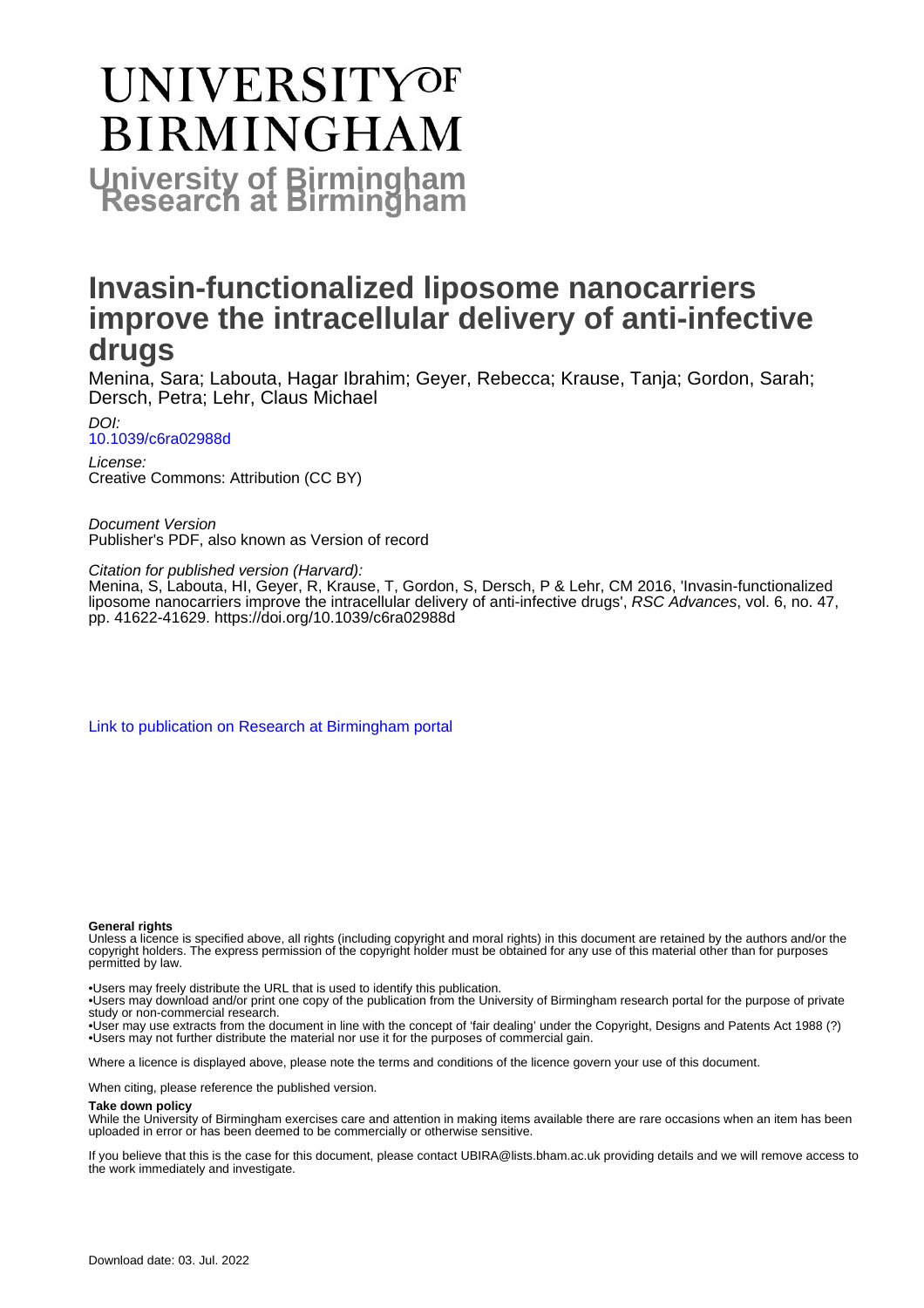# RSC Advances



# PAPER



Cite this: RSC Adv., 2016, 6, 41622

Received 1st February 2016 Accepted 18th April 2016

DOI: 10.1039/c6ra02988d

www.rsc.org/advances

# 1. Introduction

As clearly demonstrated by the ever-increasing incidence of 'hard-to-treat' infections,<sup>1</sup> the ability of pathogens to evade immune detection and resist the action of anti-infective agents is continually evolving. Effective survival strategies have been adopted by numerous pathogens, including bacteria such as Mycobacterium tuberculosis, Staphylococcus aureus and Salmonella enterica. These bacteria invade mammalian cells and take refuge either in the cytosol, or in other subcellular shelters such as membrane-bound vacuoles.<sup>2</sup> This invasion strategy not only provides concealment from the host immune system but also confers protection against anti-infective agents. This is based on the fact that a considerable number of anti-infective drugs exhibit either a poor permeability into mammalian cells due to their high degree of hydrophilicity, or a poor level of intracellular retention.<sup>3</sup> Their administration may therefore result in

# Invasin-functionalized liposome nanocarriers improve the intracellular delivery of anti-infective drugs†

Sara Menina,<sup>ab</sup> Hagar Ibrahim Labouta,‡<sup>a</sup> Rebecca Geyer,<sup>c</sup> Tanja Krause,<sup>c</sup> Sarah Gordon,<sup>a</sup> Petra Dersch<sup>c</sup> and Claus-Michael Lehr<sup>\*ab</sup>

Intracellular infections caused by invasive pathogens continue to prove difficult to combat, due in part to the commonly poor membrane permeability of anti-infective drugs. The aim of this study was to improve the intracellular delivery of one such poorly permeable (but broad-spectrum) anti-infective, gentamicin. Gentamicin was encapsulated into liposomal nanocarriers which were then surface functionalized with InvA497, a bacteria-derived invasion protein. Treatment of HEp-2 cells infected with the enteroinvasive bacteria Yersinia pseudotuberculosis or Salmonella enterica with gentamicincontaining, InvA497-functionalized liposomes resulted in a significantly greater reduction in infection load than treatment with non-functionalized liposomes, indicating that such a bacteriomimetic nanocarrier was not only able to promote successful cellular uptake of gentamicin but was also able to mediate anti-infective drug delivery to both cell cytoplasm and intracellular compartments. The developed InvA497-functionalized liposomal nanocarrier therefore holds great promise as a strategy for improving the therapy of intracellular infections. PAPER<br>
CrossRent **Invasin-functionalized liposome nanocarriers**<br>
CrossRent **Improve the intracellular delivery of anti-infective<br>
State the action of the intracellular delivery of anti-infective<br>
State the state of the in** 

sub-therapeutic intracellular concentrations of anti-infectives, providing a driving stimulus for the development of bacterial resistance. Furthermore, the use of high-dose anti-infective therapies in an effort to increase intracellular drug concentrations may result in adverse or even toxic outcomes.<sup>4</sup> The effective intracellular delivery of anti-infective agents with poor permeability characteristics therefore clearly constitutes a considerable and ongoing challenge for the treatment of infectious diseases.

Encapsulation of anti-infective drugs within nanoscale delivery systems has been shown to provide a means to enhance the permeation of these compounds into mammalian cells, while also allowing for control over drug release kinetics and minimization of drug-associated side effects.<sup>5</sup> Liposomes in particular, as biocompatible, biodegradable delivery systems, are reported as being the most commonly utilized nanocarriers for the intracellular delivery of anti-infectives to date.<sup>6,7</sup> A further enhancement of intracellular access may be achieved by surface functionalization of nanocarriers such as liposomes with specific cell-targeting moieties.<sup>8</sup> However, despite the considerable potential for augmentation of nanocarriermediated intracellular delivery through the use of such moieties, as often demonstrated for example in tumor cell targeting, surface modification of anti-infective-loaded liposomes with invasive molecules is not common practice.<sup>4</sup> As such, this remains a strategy to be fully exploited.

In this respect, the use of bacteria-derived proteins known to mediate cellular adhesion and invasion is of considerable

a Department of Drug Delivery, Helmholtz Institute for Pharmaceutical Research Saarland (HIPS), Helmholtz Center for Infection Research (HZI), Saarbruecken, Germany. E-mail: Claus-Michael.Lehr@helmholtz-hzi.de

b Department of Pharmacy, Saarland University, Saarbruecken, Germany

Department of Molecular Infection Biology, Helmholtz Center for Infection Research (HZI), Braunschweig, Germany

<sup>†</sup> Electronic supplementary information (ESI) available. See DOI: 10.1039/c6ra02988d

<sup>‡</sup> Current address: Department of Chemistry, Faculty of Science & Cellular and Molecular Bioengineering Research Laboratory (CMBRL), Schulich School of Engineering, University of Calgary, Calgary, Canada.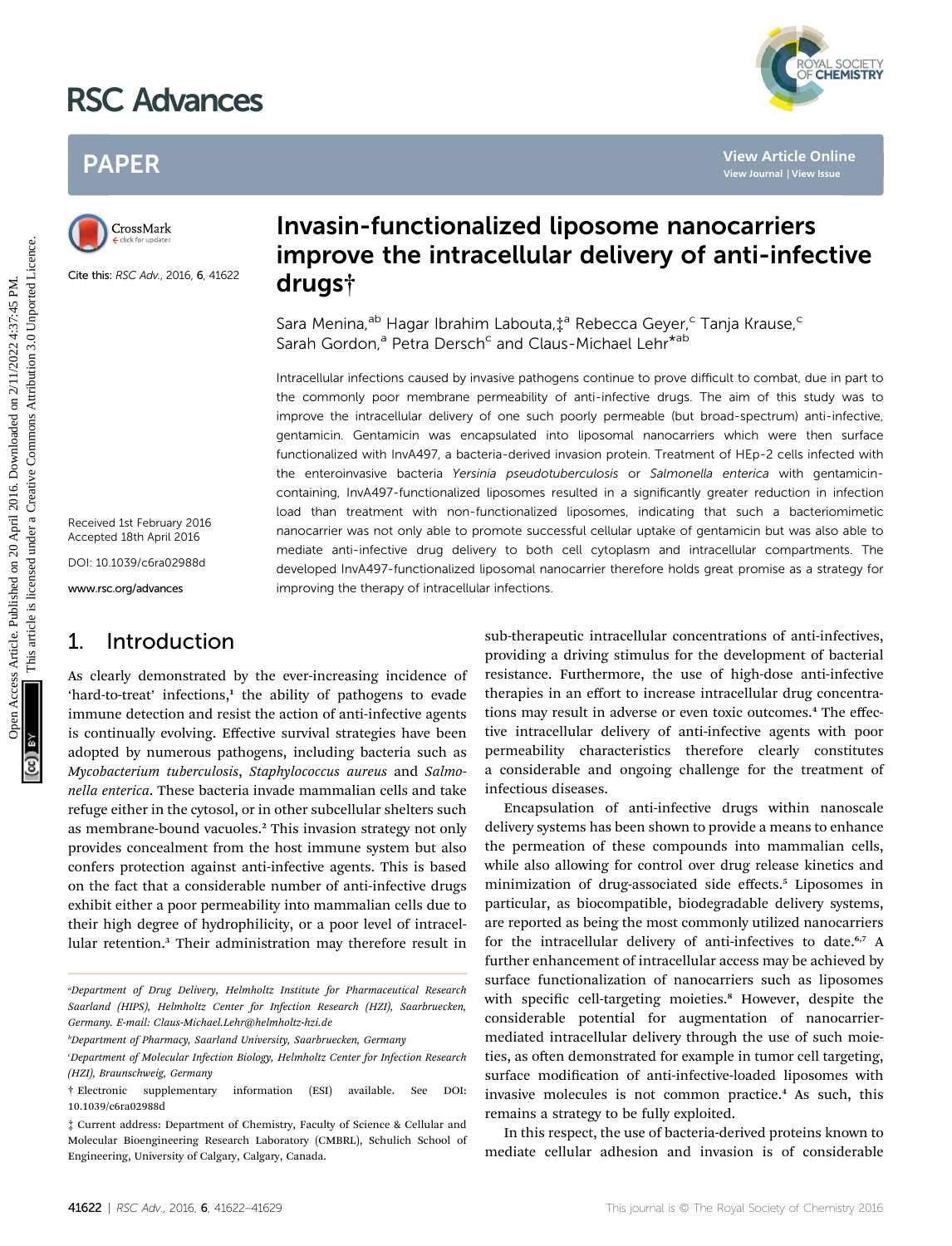interest and potential, as functionalization of nanocarriers with such proteins would allow for exploitation of the natural mechanisms utilized by invasive bacteria to induce their own uptake and establish intracellular infection.<sup>9</sup> One of the most well characterized bacteria-derived invasion factors to date is invasin, an outer membrane protein expressed by members of the Yersinia spp. (e.g. Y. pseudotuberculosis and Y. enterocolitica) which mediates bacterial entry into mammalian cells through interaction with cellular  $\beta_1$  integrin receptors.<sup>10–12</sup> Binding of invasin to cell surface integrin receptors and subsequent receptor activation leads to a re-organization of the host cell cytoskeleton and the formation of cytoplasmic protrusions, ultimately resulting in engulfment of the invasin-expressing bacterium and intracellular encapsulation within a membrane-bound vacuole.<sup>13,14</sup>

Previously, the potential of invasin-functionalized particulate nanocarriers to affect intracellular delivery of a model vaccine antigen has been demonstrated;<sup>15,16</sup> surface functionalization of latex or polystyrene nano- or micro-particles with invasin has also been shown to facilitate an enhanced uptake of particles into both phagocytic and non-phagocytic mammalian cells.8,17–<sup>19</sup> A recent study has presented mechanistic insights into the interaction of invasin-functionalized liposomes with  $\beta_1$ integrin receptor-expressing epithelial cells, and provided preliminary indications of the efficacy of such a system in facilitating intracellular anti-infective delivery.<sup>20</sup> Yet, in-depth studies focused on fabrication of anti-infective-loaded, invasin-functionalized nanocarriers together with detailed assessment of antimicrobial efficacy against intracellular pathogens remain to be performed. The current work therefore aimed to constitute such a study.

To this end, liposomes as highly biocompatible nanocarriers were first loaded with gentamicin, a poorly permeable antiinfective with a broad spectrum of antibacterial action, using different preparation methods in order to achieve optimal drug loading and system stability. Liposomes were then surface functionalized with the C-terminal region of invasin (InvA497), and further characterized. The ability of gentamicin-loaded, InvA497-functionalized liposomes to deliver gentamicin to the interior of cells and subcellular compartments was then determined, by conducting efficacy studies employing the human epithelial cell line HEp-2 infected with the common enteropathogenic bacteria S. enterica and Y. pseudotuberculosis.

### 2. Experimental

#### 2.1. Liposome preparation and drug loading

Passive loading: lipid film hydration method. Liposomes were prepared by the lipid film hydration (LFH) technique as previously described.<sup>21</sup> Briefly, 1,2-dipalmitoyl-sn-glycero-3phosphatidylcholine (DPPC, a kind gift from Lipoid GmbH, Ludwigshafen, Germany), 1,2-dipalmitoyl-sn-glycero-3-phosphoethanolamine-N-glutaryl (sodium salt) (DPPE-GA, Avanti Polar Lipids, Inc. Alabaster, USA) and cholesterol (Sigma Aldrich, Steinheim, Germany) at a molar ratio of 6 : 0.6 : 3, together with 10  $\mu$ g ml<sup>-1</sup> 1,2-dipalmitoyl-sn-glycero-3-phosphoethanolamine-N-(lissamine rhodamine B sulfonyl)

(ammonium salt) (Liss Rhod PE, Avanti Polar Lipids Inc., Alabaster, USA), were dissolved in a round-bottomed flask in a mixture of chloroform and methanol  $(2:1 w/w)$ . The solvent was evaporated to dryness under reduced pressure at 70  $\degree$ C, 200 mbar and 145 rpm. The formed thin lipid film was then hydrated by the addition of 5 ml of either phosphate buffered saline (PBS, pH 7.4) or gentamicin solution (10 mg ml<sup> $-1$ </sup> in PBS, Sigma Aldrich, Steinheim, Germany) for 1 h with continual rotation, in order to form unloaded or gentamicin-loaded liposomes respectively. Liposomes were then extruded 10 times through 200 nm pore size polycarbonate membranes (Sartorius, Goettingen, Germany) using a 50 ml extruder (LiposoFast L-50 Avestin, Mannheim, Germany) to facilitate size reduction. The liposomal dispersion was then diluted 1 : 10 with PBS and stored at  $4^{\circ}$ C. Liposomal purification was carried out prior to any further investigations (see 'Liposome purification' below). Paper<br>
Measurement and particle on 20 April 2016. Downloaded on 20 April 2016. Downloaded on 20 April 2016. Downloaded on 20 April 2016. Downloaded the same of the same of the same of the same of the same of the same of th

Passive loading: microencapsulation vesicle method. Gentamicin-containing liposomes were also prepared via the microencapsulation vesicle method (MCV), which involves two steps: emulsification, followed by dispersion with mechanical agitation.<sup>22</sup> DPPC:DPPE-GA:cholesterol as above were first dissolved in 10 ml of dichloromethane, following which a 5 ml volume of gentamicin solution (10 mg ml<sup> $-1$ </sup> in PBS) was added. The mixture was emulsified with a homogenizer (Polytron PT 2500 E, Eschbach, Germany) at 7000 rpm for 10 min resulting in the formation of a water-in-oil emulsion. The first emulsion was then diluted 1 : 3 in PBS and stirred at 520 rpm and 30  $^{\circ}$ C in order to form a water-in-oil-in-water emulsion. Stirring was continued until the organic solvent was completely evaporated  $(60 \text{ min})$ . The liposomal dispersion was finally extruded, diluted, stored and later purified as described for the LFH method.

Active loading: ammonium sulfate liposome method. In the case of the ammonium sulfate liposome method (ASL), gentamicin was actively post-loaded into liposomes by the use of a pH gradient.<sup>23,24</sup> A thin lipid film of DPPC, DPPE-GA and cholesterol was first prepared as described for the LFH method, followed by hydration with 5 ml of a 250 mM ammonium sulfate solution (pH 5.3). Liposomes were then extruded as described above, and centrifuged at 13 000g for 45 min at 4  $^{\circ}$ C. Pelleted liposomes were re-suspended in carbonate buffer (pH 10.2) containing 10 mg ml<sup>-1</sup> of gentamicin, and incubated at 37 °C for 1 h with intermittent vortex mixing in order to facilitate gentamicin loading. Liposome extrusion, dilution, storage and later puri fication were carried out as described.

#### 2.2. Surface functionalization of liposomes with InvA497

Covalent coupling of InvA497 (produced as described in the ESI†) to LFH liposomal surfaces was performed as described previously.<sup>20,25</sup> Briefly, 2 ml of LFH liposomal suspension was incubated for a minimum of 3 h with a crosslinking reagent solution, consisting of  $N$ -(3-dimethylaminopropyl)- $N'$ -ethylcarbodiimide hydrochloride (EDC, 48 mM, Sigma Aldrich, Steinheim, Germany) and N-hydroxysuccinimide (NHS, 19 mM, Carbolution Chemicals, Saarbruecken, Germany) in an ice bath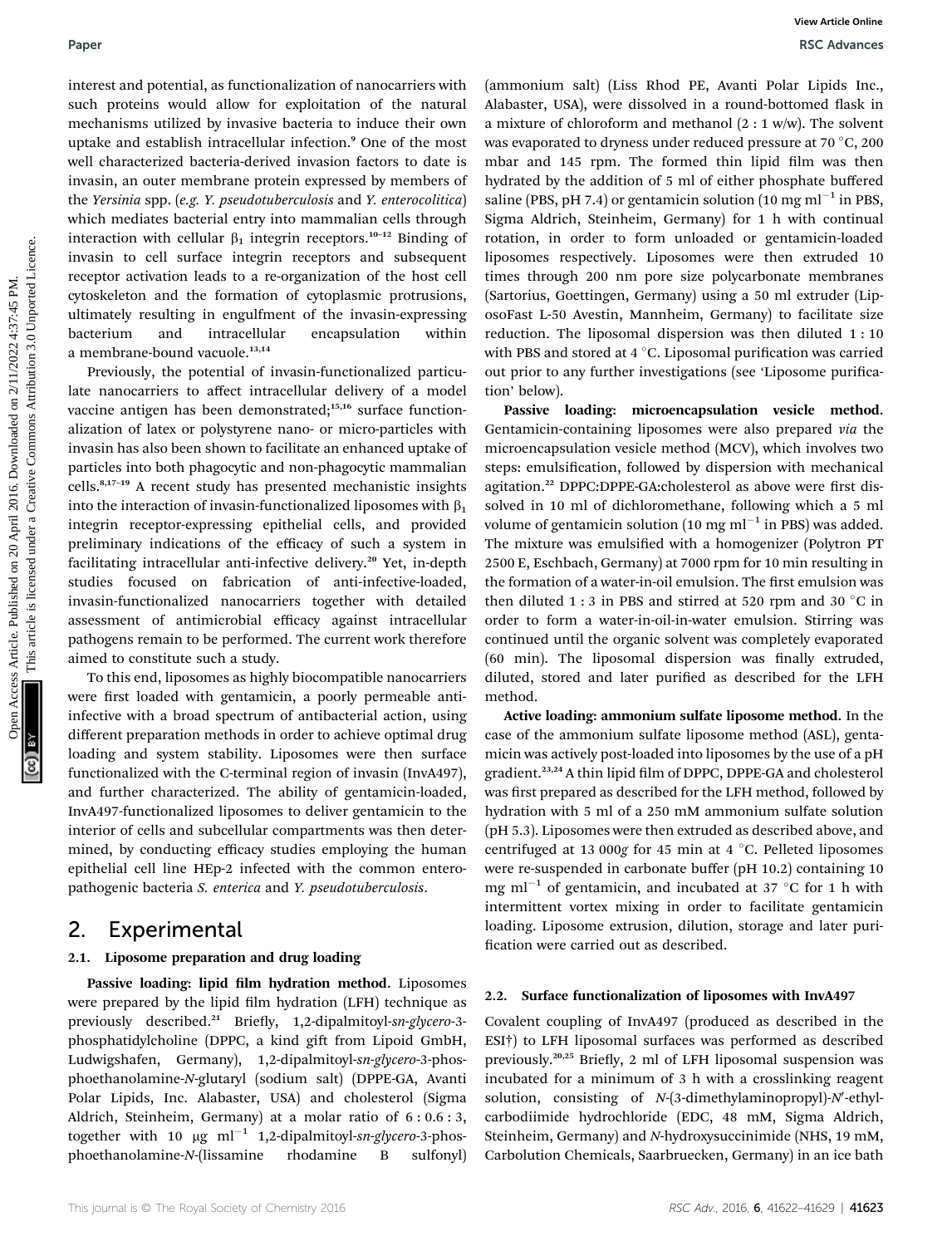with gentle mixing. Liposomes were then washed (described below) to remove excess crosslinking reagent. A volume of 300  $\mu$ l of InvA497 (1 mg ml<sup>-1</sup> in PBS) was then added, followed by incubation in an ice bath overnight with gentle mixing. Further washing of liposomes was then carried out to remove nonconjugated invasin.

#### 2.3. Liposome purification

Purification of liposomes was carried out by centrifugal ultrafiltration using Centrisart® tubes (Sartorius, Goettingen, Germany) equipped with a 300 000 molecular weight cut off (MWCO) membrane. Briefly, the liposomal suspension was placed into a Centrisart® tube followed by the filtration membrane, and centrifuged at 3720g and  $4^{\circ}$ C for 30 min. The ultra-filtrate was then removed and the liposomes were resuspended in fresh PBS buffer. In all cases, 3 purification cycles were performed to ensure the complete removal of any residual non-liposomal material.

#### 2.4. Physical characterization

The size distribution and zeta potential of liposomes were measured by photon correlation spectroscopy and electrophoretic mobility respectively, using a Zetasizer Nano ZS (Malvern Instruments, Worcestershire, UK). In all cases liposomes were dispersed in PBS pH 7.4 prior to measurement, and measurements were conducted at 25 °C.

#### 2.5. Gentamicin encapsulation efficiency and loading capacity

A fluorometric method based on the use of  $o$ -phthaldialdehyde reagent (OPA, Sigma Aldrich, Steinheim, Germany) was used to quantify gentamicin encapsulated within liposomes. Gentamicin was first extracted from liposomal nanocarriers and processed for analysis by treatment with OPA as previously described.<sup>26</sup> The fluorescence of processed samples was then measured on a fluorimeter (Tecan Infinite M200, Maennedorf, Switzerland) at an excitation wavelength of 344 nm and an emission wavelength of 450 nm. The amount of gentamicin contained within samples was determined with reference to standards and used to calculate nanocarrier encapsulation efficiency;<sup>27</sup> liposomal gentamicin content was also employed together with the total amount of liposomal lipid content (determined as described in the ESI†) in order to calculate loading capacity.<sup>28</sup>

#### 2.6. Quantification of InvA497 functionalization

The amount of InvA497 coupled to liposomal surfaces was quantified using a bicinchoninic acid protein assay (BCA) kit, in accordance with the instructions of the manufacturer (Sigma Aldrich, Steinheim, Germany). The amount of surface-coupled InvA497 was quantified by measurement of UV absorbance at 562 nm in reference to created standard curves, and expressed as a functionalization efficiency (%) relative to the initial amount of InvA497 added.<sup>29</sup> A loading ratio (coupled InvA497 : liposomal lipid content, % w/w) was also calculated.

#### 2.7. Gentamicin release kinetics

The *in vitro* release behavior of gentamicin from liposomes was investigated using a dialysis-based method.<sup>30</sup> Briefly, following verification with gentamicin solutions that drug transport was not a limiting factor in the employed dialysis setup, samples of gentamicin-containing liposomes either with or without InvA497 surface functionalization (each containing 0.325 mg gentamicin) were added to 10 000 MWCO dialysis bags (Spectrum Laboratories Inc., California, USA). Bags were sealed and suspended in 30 ml of PBS (pH 7.4) as release medium, at 37  $^{\circ}$ C with continuous shaking. At predetermined time intervals, 1 ml of PBS was withdrawn for analysis of gentamicin content and replaced with an equal volume of fresh PBS. Cumulative release of gentamicin was then calculated by quantification of gentamicin in removed PBS aliquots, using the OPA fluorometric method described above. **Exchanges**<br> **State on 2018.** Communication Forms are the sampled on 2017. Communication Forms are the control to the component and the component and the component of the common and the common state in the common state in

#### 2.8. Cell culture

Cells of the human larynx carcinoma-derived HEp-2 cell line were cultured in a 75  $cm<sup>2</sup>$  flask using Roswell Park Memorial Institute (RPMI 1640) medium (Gibco, Paisley, UK), supplemented with 7.5% newborn calf serum (NCS). Cells were incubated in a humidified incubator (Heraeus  $CO<sub>2</sub>$  Thermo Scientific Incubator) at 37 °C and 5%  $CO<sub>2</sub>$ . Medium was changed every two days and cells were split upon confluency.

#### 2.9. Determination of anti-infective efficacy

Optimization of cellular invasion assay conditions. HEp-2 cells infected with either S. enterica serovar Typhimurium SL1344 or Y. pseudotuberculosis YPIII serotype O:3 strain were used as an *in vitro* model to evaluate the internalization and resulting efficacy of InvA497-functionalized, gentamicin-loaded liposomes. Optimal experimental parameters for achievement of intracellularly-infected HEp-2 cells were identified as described in detail in the ESI.†

Liposomal treatment of infected cells. To determine the impact of InvA497-functionalization on gentamicin-loaded liposome efficacy, infected HEp-2 cells prepared as described above and in the ESI† were incubated for 1 h with gentamicincontaining, InvA497-functionalized or non-functionalized liposomes (50  $\mu$ g ml<sup>-1</sup> gentamicin) suspended in binding buffer (see ESI†). Following two washing steps in PBS, cell lysates were produced by treatment with 200 µl lysis buffer containing 0.1% Triton X-100. Lysates were then plated on sterile agar plates in serial dilutions and incubated overnight at 37  $^{\circ}{\rm C}$  in the case of S. enterica, and for 48 h at 25  $\degree$ C for Y. pseudotuberculosis. Following incubation, bacterial colonies were counted and multiplied by appropriate dilution factors. The final number of colony forming units (CFU) calculated from each cell lysate was expressed as a percentage of remaining intracellular bacteria (relative to the CFU of bacteria used for initial infection – the inoculum). In the case of each nanocarrier treatment group, this value was then normalized to the percentage of remaining intracellular bacteria in untreated cell samples, and expressed as a percentage of bacterial killing.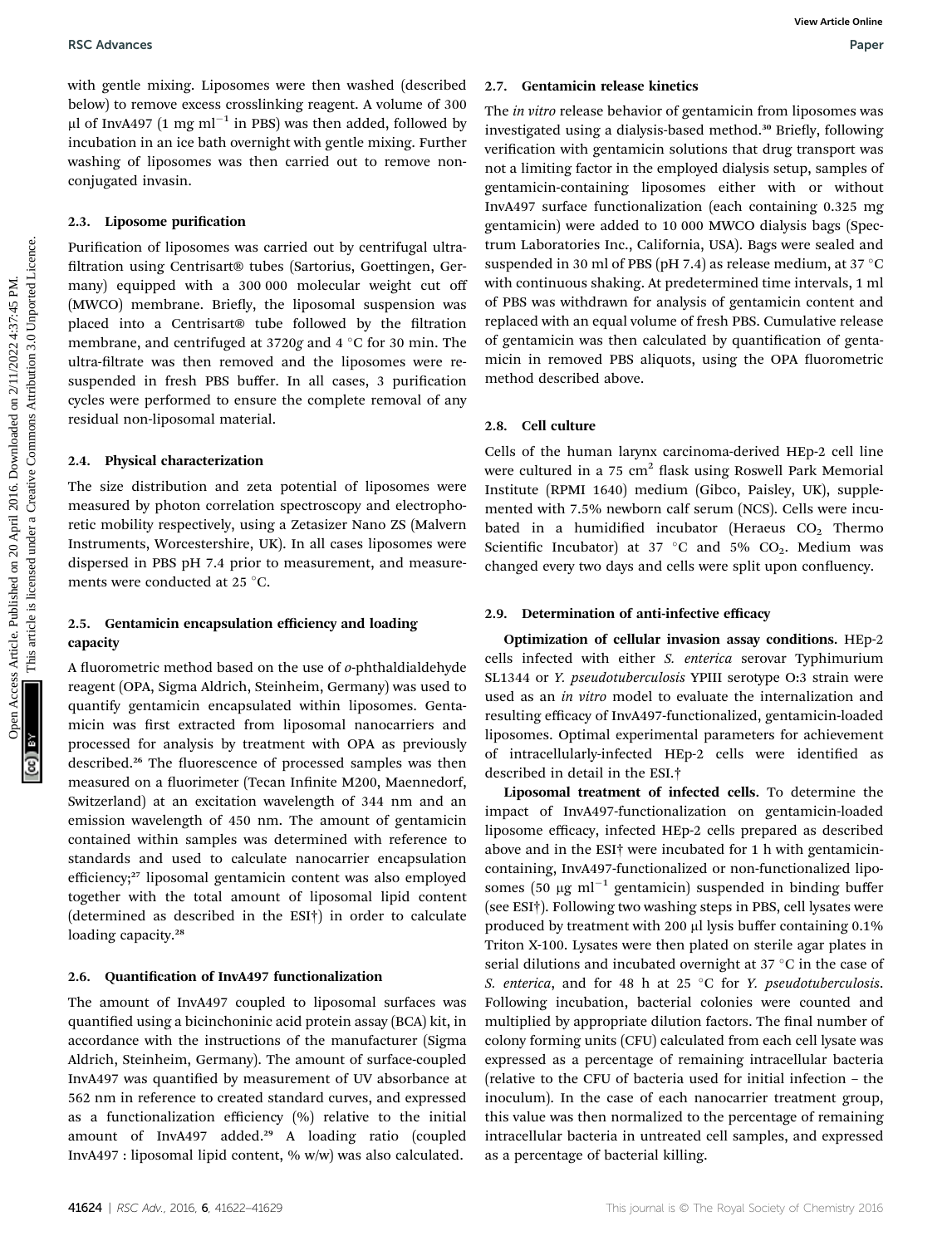Where appropriate, data are shown as mean  $\pm$  standard error of the mean (SEM) from at least three independent experiments. One way ANOVA followed by post hoc analysis or Student's t-test were performed where relevant to determine the statistical significance of any observed differences. Differences were considered to be significant (\*) at a *p*-value <0.05.

# 3. Results

#### 3.1. Physical characteristics

In order to investigate the optimal method for production of gentamicin-loaded liposomes, nanocarriers were prepared using three different production procedures. Passive loading of gentamicin by liposomal preparation via the LFH method resulted in liposomes with a mean initial size of approximately 202 nm (Fig. 1A and S1A†). Liposomes prepared with the MCV method, also utilizing passive drug loading, had a size of approximately 137 nm, while a slightly larger mean liposomal size (approximately 244 nm) was seen following active loading of gentamicin using the ASL method (Fig. 1A). The polydispersity index (PDI) of all three preparations was below 0.2 (Fig. 1B) and a highly negative surface charge was also noted initially in all cases (Fig. 1C). The three preparations were then stored at 4  $\degree$ C and evaluated over time in order to provide an assessment of colloidal stability; no appreciable change in size, PDI and zeta potential was noted for any of the nanocarriers over a period of 21 days (Fig. 1A–C). Paper<br>
2.10. **Statistical analysis**<br>
Were appropriate, dualited article of the Asia physical and spiral and the energy MCs Article is the Creative of MCs (2016)<br>
One way Article on a least three independent experiments are

#### 3.2. Encapsulation efficiency and loading capacity

The extent of liposome drug encapsulation and loading was also determined initially and monitored over time. LFH liposomes showed the highest initial encapsulation efficiency of



Fig. 1 (A) Size, (B) polydispersity index (PDI) and (C) zeta potential of liposomes produced by lipid film hydration (LFH), microencapsulation vesicle (MCV) and ammonium sulfate liposome (ASL) methods were measured at day 0, day 15, and day 21. Values represent the mean  $\pm$ SEM values from three independent preparations.

approximately 43%, which was signicantly higher than that of the ASL liposomes, while the encapsulation efficiency of MCV was approximately 33% (Fig. 2A). In contrast to the encapsulation efficiency, the initial loading capacity of ASL liposomes appeared to be the highest of the three preparations at approximately 34% – however, this was not a statistically significant result. No significant difference was also noted between the initial loading capacity of LFH liposomes (30%) and MCV liposomes  $(25%)$  (Fig. 2B). After 15 days, both the encapsulation efficiency and loading capacity of LFH liposomes had decreased, to approximately 15% and 11% respectively, while only 5% encapsulation efficiency and 2% loading capacity were found for MCV liposomes at the same time point. Surprisingly, the ASL preparation was not found to contain any gentamicin after 15 days. At day 21, only the LFH liposomes were seen to retain gentamicin, with no drug detected in MCV and ASL preparations.

As the LFH liposomes showed the highest encapsulation efficiency and the greatest ability to sustain gentamicin encapsulation over time, this preparation was utilized for further experiments.

#### 3.3. Characterization of InvA497-functionalized liposomes

Gentamicin-loaded LFH liposomes functionalized with InvA497 were subjected to initial characterization followed by a shortterm stability study. Results showed homogeneously sized liposomes of approximately 198 nm in diameter, with a zeta potential of approximately  $-23$  mV (Fig. 3 and S1B†). These characteristics were similar to those of non-functionalized liposomes, meaning that the functionalization process did not have an appreciable effect on liposome colloidal properties. After 7 days of storage, the size, PDI and zeta potential of InvA497-functionalized liposomes showed no signicant changes (Fig. 3A–C). The efficiency of carbodiimide-mediated crosslinking of InvA497 to liposomal surfaces was measured via a BCA assay, with results confirmed by SDS-PAGE (data not shown). An initial InvA497 functionalization efficiency of approximately 60% was found (Fig. 3D), while the ratio of coupled InvA497 to total liposomal lipid content (% w/w) was approximately 17%. InvA497 functionalization of liposomes was seen to result in a considerable reduction in gentamicin encapsulation efficiency, from approximately 40% for non-



Fig. 2 Stability of liposome encapsulation efficiency (A) and loading capacity (B) at day 0, day 15 and day 21. Values represent the mean  $\pm$ SEM values from three independent preparations. Significance was defined as  $* = p$  value <0.05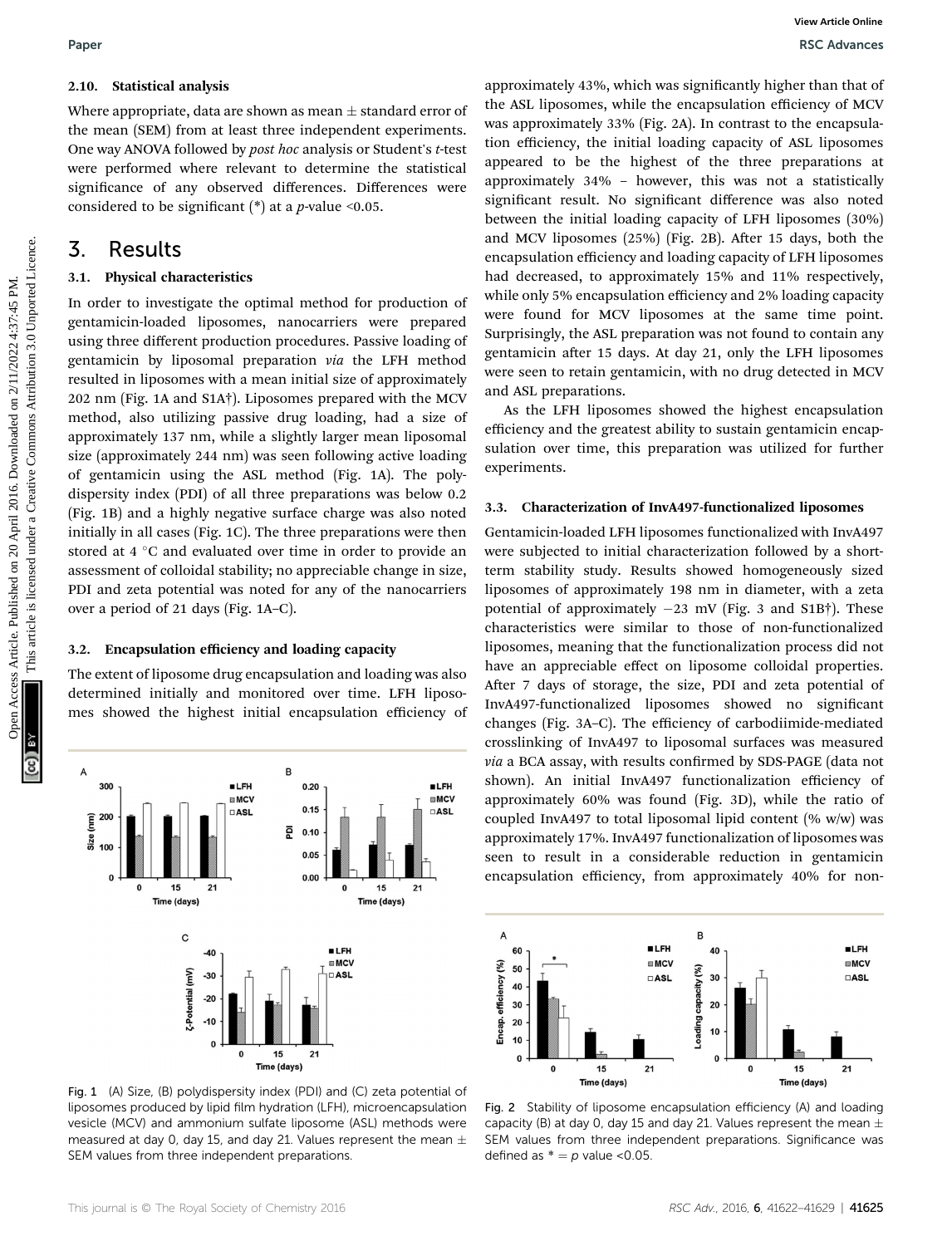

Fig. 3 Colloidal stability after functionalization was evaluated by measuring size (A), polydispersity index (PDI) (B) and zeta potential (C) at days 0, 2 and 7. Chemical stability was evaluated by measurement of the stability of gentamicin encapsulation efficiency (bars) and InvA497 functionalization efficiency (lines) (D). Results represent mean  $\pm$  SEM of three independent preparations.

functionalized liposomes (Fig. 2A, LFH) to approximately 15% for functionalized liposomes (Fig. 3D). The encapsulation efficiency at day 2 decreased to 7%, and further to 5% after 7 days. The functionalization efficiency was also seen to drop upon storage (Fig. 3D).

#### 3.4. Gentamicin release kinetics

The kinetics of gentamicin release from non-functionalized gentamicin-loaded liposomes (GL) and InvA497-functionalized gentamicin loaded liposomes (I-GL) dispersed in PBS at physiological temperature was investigated (Fig. 4). An initial burst release of gentamicin was seen upon dispersion in PBS. As a result, approximately 65% of the originally entrapped gentamicin was released from both GL and I-GL nanocarriers within a period of 3 h. No significant difference in release from GL and



Fig. 4 In vitro release profile of gentamicin from liposomes functionalized with InvA497 (I-GL) or without surface functionalization (GL), over a 24 h time period. The inset graph shows release over the first 3 h. Data represent the mean of 3 independent replicate experiments, while error bars are representative of SEM values.

I-GL nanocarriers was however noted, indicating that the functionalization procedure had no effect on gentamicin release kinetics.

#### 3.5. Determination of anti-infective efficacy

Optimization of cellular invasion assay conditions. Epithelial cells of the HEp-2 cell line were first infected with S. enterica or Y. pseudotuberculosis using various different invasion and incubation conditions, in order to screen for a range of parameters resulting in promising levels of intracellular invasion for further optimization (Fig. S2†). Parameters deemed to be promising in initial studies were then evaluated in further invasion assays, to determine the optimum conditions for establishment of intracellular infection in the current model. These subsequent invasion experiments revealed that a multiplicity of infection (MOI, ratio of bacteria : HEp-2 cells) of 10 with 1 h of infection time and 1 h of gentamicin solution treatment for extracellular bacteria killing (EBK) resulted in the highest cell invasion load for *S. enterica* (Fig. 5A). For *Y. pseu*dotuberculosis, employment of an MOI of 25 together with 1 h infection time and 1 h of EBK resulted in a similar invasion percentage to that of an MOI of 10, with 1 h infection time and 1 h EBK (Fig. 5B). Thus, for the conduction of anti-infective efficacy studies, invasion conditions of an MOI of 10, 1 h infection time and 1 h of EBK were chosen for S. enterica, while an MOI equal to 25 (in order to maximize the number of bacteria) with 1 h infection time and 1 h of EBK was chosen for optimal Y. pseudotuberculosis invasion. **EXACTES ARTIFY ARTIFY ARTIFY ARTIFY ARTIFY ARTIFY ARTIFY ARTIFY ARTIFY ARTIFY ARTIFY ARTIFY ARTIFY ARTIFY ARTIFY ARTIFY ARTIFY ARTIFY ARTIFY ARTIFY ARTIFY ARTIFY ARTIFY ARTIFY ARTIFY ARTIFY ARTIFY ARTIFY ARTIFY ARTIFY AR** 

Liposomal treatment. HEp-2 cells containing either S. enterica or Y. pseudotuberculosis were treated with freshlyprepared I-GL or GL (both at 50  $\mu$ g ml<sup>-1</sup> gentamicin) for 1 h. In both cases, a negligible bacterial killing was noted with drug free, InvA497-functionalized liposomes, employed as a control (data not shown). A 22% reduction of the intracellular bacterial load was seen following treatment of both S. enterica-infected (Fig. 6A) and Y. pseudotuberculosis-infected (Fig. 6B) cells with the I-GL nanocarriers – such a level of bacterial killing was significantly greater than that resulting from treatment of infected cells with the non-functionalized, GL nanocarriers.



Fig. 5 Percentage of recovered intracellular S. enterica (A) and Y. pseudotuberculosis (B) after infection of HEp-2 cells at MOIs of 10 and 25 respectively, followed in all cases by 1 h infection time (Inf), and an extracellular bacteria killing (EBK) of either 1 or 2 h. Data represent the mean  $\pm$  SEM of three independent preparations.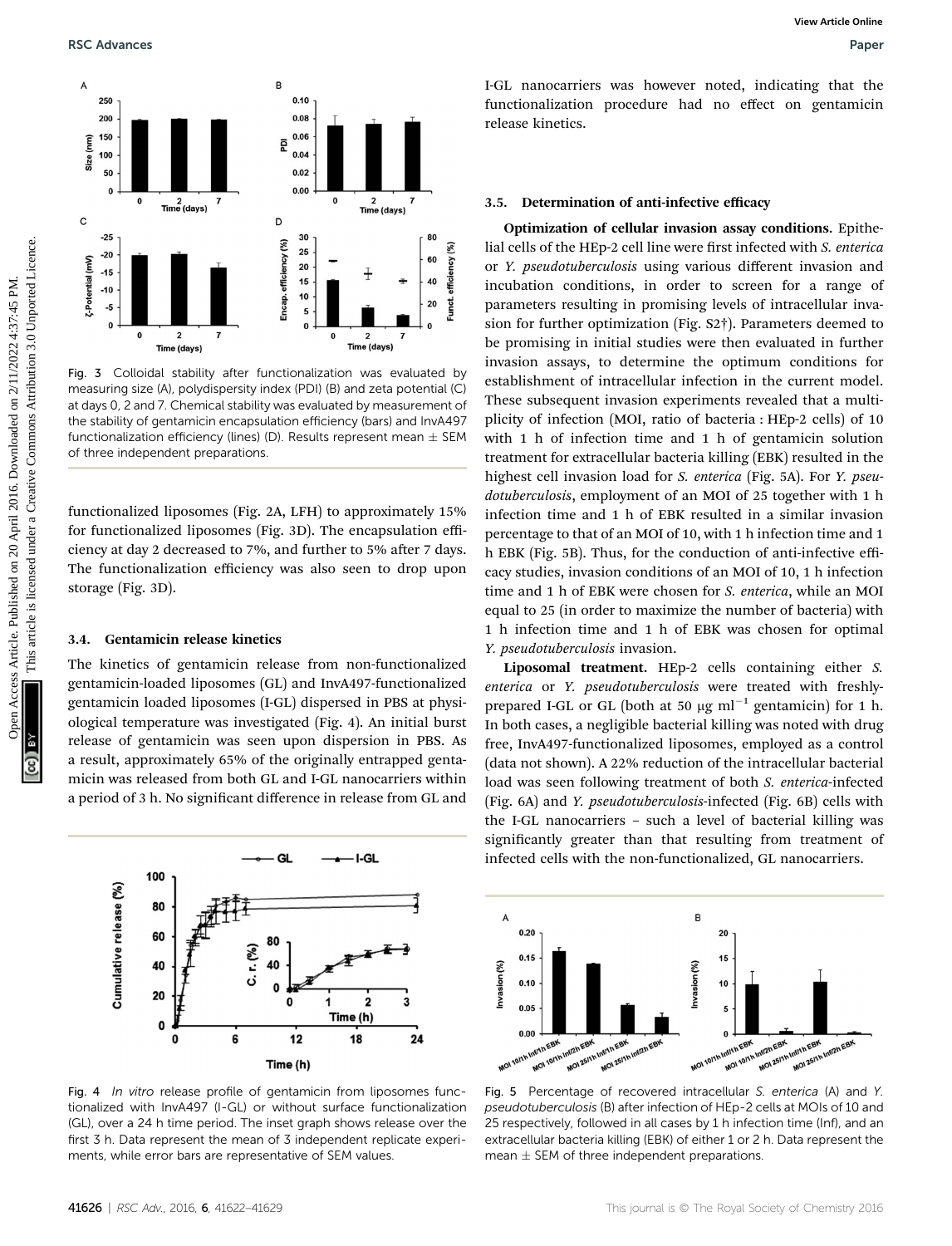Fig. 6 HEp-2 cells infected with S. enterica (A) or Y. pseudotuberculosis (B) treated with gentamicin liposomes (GL) and InvA497-functionalized gentamicin liposomes (I-GL). Data for bacterial killing are normalized to values of untreated cells. Values represent the mean  $\pm$ SEM from three independent experiments. Significance was defined as \* =  $p$  value <0.05

### 4. Discussion

#### 4.1. Physico-chemical characteristics of liposomal nanocarriers

In the current work, liposomes loaded with the poorly permeable anti-infective gentamicin were formulated in order to facilitate drug penetration into mammalian epithelial cells, allowing for targeting of invasive, intracellular bacteria. Three different preparation methods were initially utilized for the production of gentamicin-loaded liposomes: two methods in which gentamicin was passively loaded during vesicle formation (LFH and MCV), and a third method in which drug was actively incorporated into liposomes post-production (ASL). Liposomes prepared by each method were monitored with respect to both their colloidal and chemical characteristics, in order to determine which nanocarrier system exhibited the most favorable properties both initially and over time. This comparison of preparation approaches was deemed to be an important first step as hydrophilic drugs such as gentamicin are notoriously difficult to retain within nanocarriers, having the tendency to escape rapidly to the external aqueous phase during and/or following the particle preparation process. $31-33$  Liposomes prepared via the LFH technique were selected for further use following such investigation, as in addition to favorable colloidal properties (exhibited in fact by all produced liposomal nanocarriers), LFH liposomes showed the highest initial encapsulation efficiency and the greatest capacity to sustain incorporation of gentamicin over time upon storage – important points of distinction considering subsequent functionalization of liposomes with InvA497 would necessitate several incubation periods, in addition to washing cycles. The obtained results are in agreement with published literature, where it has been shown that passive loading of liposomes with gentamicin is preferable to active loading, due to the resulting higher amounts of entrapped drug and drug-to-lipid ratio.<sup>34</sup> Additional insight is however provided by the current work, which, by conducting a direct comparison of LFH and MCV methodologies, has shown that the specific selection of passive loading method is also important in order to maximize liposomal drug encapsulation and loading.

Liposomes prepared by the LFH method were then successfully surface-functionalized with the aforementioned

InvA497, a C-terminal fragment of the Y. pseudotuberculosis outer membrane protein invasin.<sup>10</sup> The size, PDI and zeta potential of InvA497-functionalized liposomes were similar to that of non-functionalized liposomes; however, the functionalization procedure was seen to have a noticeable effect on the gentamicin encapsulation efficiency, which dropped from approximately 40% to approximately 15%. This decrease, likely due to the mentioned multiple washing steps required and employed during the functionalization procedure, is nevertheless still higher than what has been found previously in some cases using the LFH method,<sup>34-36</sup> and was not deemed as being prohibitive to the conduction of further studies. The functionalized liposomal nanocarriers showed a colloidal stability over one week, while the amount of the encapsulated drug was seen to decrease over this period. A focus is therefore currently being placed on optimization of the functionalization protocol; freshly prepared liposomes were meanwhile utilized for all further studies in the currently presented work in order to have maximal drug incorporation. Paper<br>
Access Article 2016. Contrast Article 2016. The published on 2016. The same of the same of the same of the same of the same of the same of the same of the same of the same of the same of the same of the same of the

In addition to the capacity of functionalized and nonfunctionalized liposomes to retain encapsulated gentamicin on storage, the kinetics of gentamicin release from such nanocarriers in more physiologically-relevant conditions was also of interest. The in vitro release kinetics of gentamicin from liposomes either functionalized or not functionalized with invasin – I-GL and GL respectively – were therefore investigated. Approximately 65% of the total liposomal gentamicin was seen to be released from both liposomal nanocarriers within 3 h, indicative of both a relatively rapid release mechanism and a lack of effect of surface-bound InvA497 on release kinetics. This burst release of gentamicin was not expected to have an adverse impact on testing of nanocarrier systems in efficacy studies however, as the employment of relatively shorter liposome-cell incubation periods was anticipated.

#### 4.2. Anti-infective efficacy studies

As mentioned previously, while the strategy of using activelytargeted nanocarriers to facilitate translocation of incorporated actives across biological membranes is widely discussed in literature, such a strategy is more commonly employed in the context of tumor therapy<sup>37,38</sup> than for intracellular delivery of anti-infectives. The use of invasin-functionalized nanocarriers for intracellular anti-infective delivery is also not a commonly employed strategy – as has been referred to earlier, the majority of literature to date reports on the potential of invasin to improve uptake of unloaded carrier systems, with efficacy assessment of invasin-functionalized carriers loaded with any form of active being seldom undertaken.<sup>18,39</sup> The use of InvA497functionalized liposomes for the intracellular delivery of gentamicin was therefore considered to be a strategy of great interest for exploration; it was also deemed of the utmost importance to investigate the ability of I-GL to facilitate effective intracellular delivery of gentamicin, following thorough characterization of the properties of this nanocarrier system. For this purpose, HEp-2 cells infected with the enteroinvasive bacteria S. enterica or Y. pseudotuberculosis were employed. The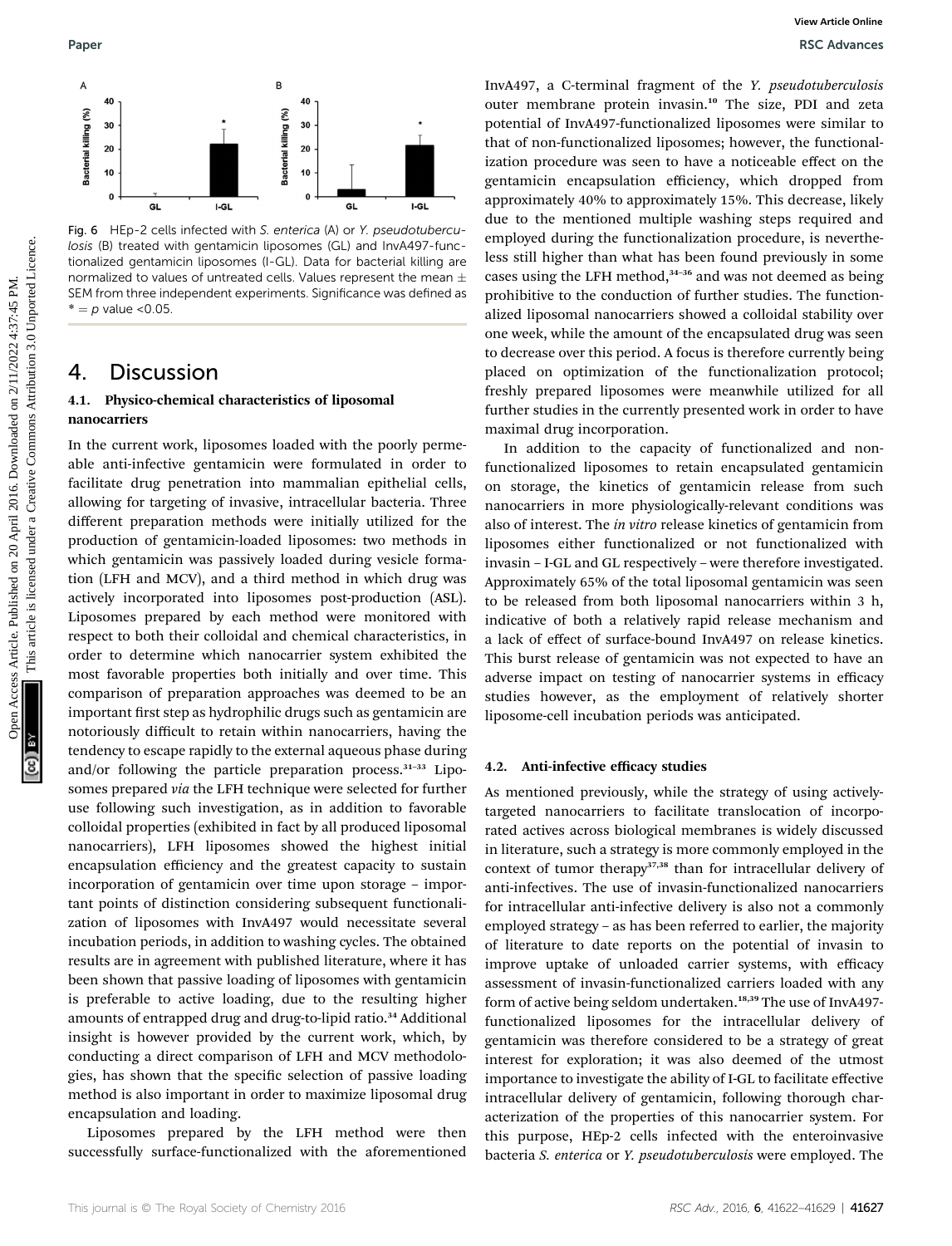use of these two invasive bacteria allowed for testing of the ability of I-GL to access various intracellular compartments: once inside cells, Y. pseudotuberculosis remains within vacuoles,<sup>40</sup> whereas S. enterica intracellular infection is characterized by both vacuolar and cytosolic replication.<sup>41</sup>

An optimized bacterial invasion protocol was first established, in order to determine an MOI level and durations of both bacterial incubation and extracellular bacterial killing which would not result in an overwhelming intracellular bacterial load (Fig. S2,† and 5). Of interest and importance to note is the use of gentamicin in solution in the context of this initial bacterial invasion step, in order to exclusively kill any extracellularly located bacteria, rather than as a test formulation in the subsequent efficacy studies themselves. The employment of such a 'gentamicin protection assay' <sup>42</sup> has found common usage in invasion protocols,<sup>43</sup> due to the fact that bacteria which have successfully invaded mammalian cells are 'protected' from the poorly permeable free drug, while extracellularly-located bacteria are not.<sup>12,44</sup> Such a poor permeability was indeed confirmed in the subsequent efficacy testing stage of the current study: no killing of intracellular bacteria was noted to occur in the untreated control group, in which cells had been pre-treated with gentamicin solution for extracellular bacterial killing, followed by incubation with drug- and liposome-free binding buffer. A variation on this control, in which cells were pretreated with gentamicin solution followed by incubation with gentamicin-containing binding buffer, also resulted in a negligible reduction of intracellular bacteria (data not shown). Gentamicin was therefore considered as an ideal cargo for efficacy testing of the current functionalized nanocarrier. BSC Advances Article Computer of the computer of the computer of the computer of the controller on 20 April 2016. The computer of the computer of the computer of the computer of the computer of the computer of the common

In the context of the efficacy testing studies themselves, HEp-2 cells containing either S. enterica or Y. pseudotuberculosis were treated with I-GL or GL, in order to investigate the impact of liposome functionalization on intracellular delivery and activity of gentamicin. In both S. enterica-infected (Fig. 6A) and Y. pseudotuberculosis-infected (Fig. 6B) HEp-2 cells, treatment with I-GL nanocarriers was seen to affect a significantly greater level of bacterial killing than treatment with GL nanocarriers. Such an observation is consistent with the previously observed greater uptake of invasin-functionalized liposomes by HEp-2 cells,<sup>20</sup> in comparison to liposomes without surface-bound invasin. A greater effect was in fact expected as a result of treatment with GL, as gentamicin-loaded liposomes in the absence of functionalization have previously been shown to be effective in the killing of intracellular bacteria; however, this effective action has generally been seen in infected phagocytic cell models, such as macrophages.<sup>35</sup> As demonstrated in the current work, entry of non-functionalized liposomal nanocarriers into non-phagocytic, epithelial cells appears to present a much greater challenge, and therefore requires the presence of further invasive moieties.

The noted ability of I-GL nanocarriers to reduce the intracellular bacteria load in infected cells indicates that InvA497 functionalized liposomes are not only able to invade into epithelial cells, but are also able to release their poorlypermeable payload once inside cells in order to exert a bactericidal effect. Furthermore, the effective killing of both S. enterica (cytoplasmic/vacuolar bacterium) and Y. pseudotuberculosis (vacuolar bacterium) demonstrates that gentamicin contained within the invasin-functionalized liposomal nanocarriers is able to be transported across both vacuolar membranes in order to reach bacteria enclosed within these sub-cellular compartments, and is also able to gain access to the cytosol. This is a promising observation, and could form the basis of future mechanistic studies as well as further investigations to determine the cell–liposome incubation time resulting in maximal reduction in infection load. An extension of the incubation period of Yersinia-infected cells with I-GL from 1 to 2 h has already been shown to result in a greater bacterial killing,<sup>20</sup> an encouraging observation for conduction of further optimization studies.

### 5. Conclusions

In this study, liposomal nanocarriers loaded with gentamicin were successfully prepared via three different methods: the LFH method, the MCV method and the ASL method. All three methods resulted in liposome preparations exhibiting a homogenous size of approximately 200 nm and a negative surface charge. Of these three types of gentamicin-loaded liposomes, LFH liposomes showed the highest encapsulation efficiency and stability and were therefore used further to prepare InvA497-functionalized, gentamicin-containing liposomes. Surface-functionalized gentamicin liposomes were able to reduce the infection load of both S. enterica and Y. pseudotuberculosis in infected epithelial cells, meaning that such a nanocarrier was successful not only in delivering gentamicin across epithelial cell membranes, but also into vacuolar compartments. This bacteriomimetic nanocarrier system therefore represents a promising approach for intracellular delivery of poorly permeable anti-infective drugs.

# Acknowledgements

The authors would like to thank Dr Diana Peckys from the Leibniz-Institute for New Materials GmbH (INM), Saarbruecken, Germany and Dr Chiara De Rossi (HIPS) for help with imaging experiments (see ESI†).

### References

- 1 E. M. Wellington, A. B. Boxall, P. Cross, E. J. Feil, W. H. Gaze, P. M. Hawkey, A. S. Johnson-Rollings, D. L. Jones, N. M. Lee, W. Otten, C. M. Thomas and A. P. William, Lancet Infect. Dis., 2013, 13, 155–165.
- 2 R. K. Ernst, T. Guina and S. I. Miller, J. Infect. Dis., 1999, 179(suppl. 2), S326–S330.
- 3 E. Briones, C. I. Colino and J. M. Lanao, J. Controlled Release, 2008, 125, 210–227.
- 4 N. Abed and P. Couvreur, Int. J. Antimicrob. Agents, 2014, 43, 485–496.
- 5 L. Zhang, D. Pornpattananangku, C. M. Hu and C. M. Huang, Curr. Med. Chem., 2010, 17, 585–594.